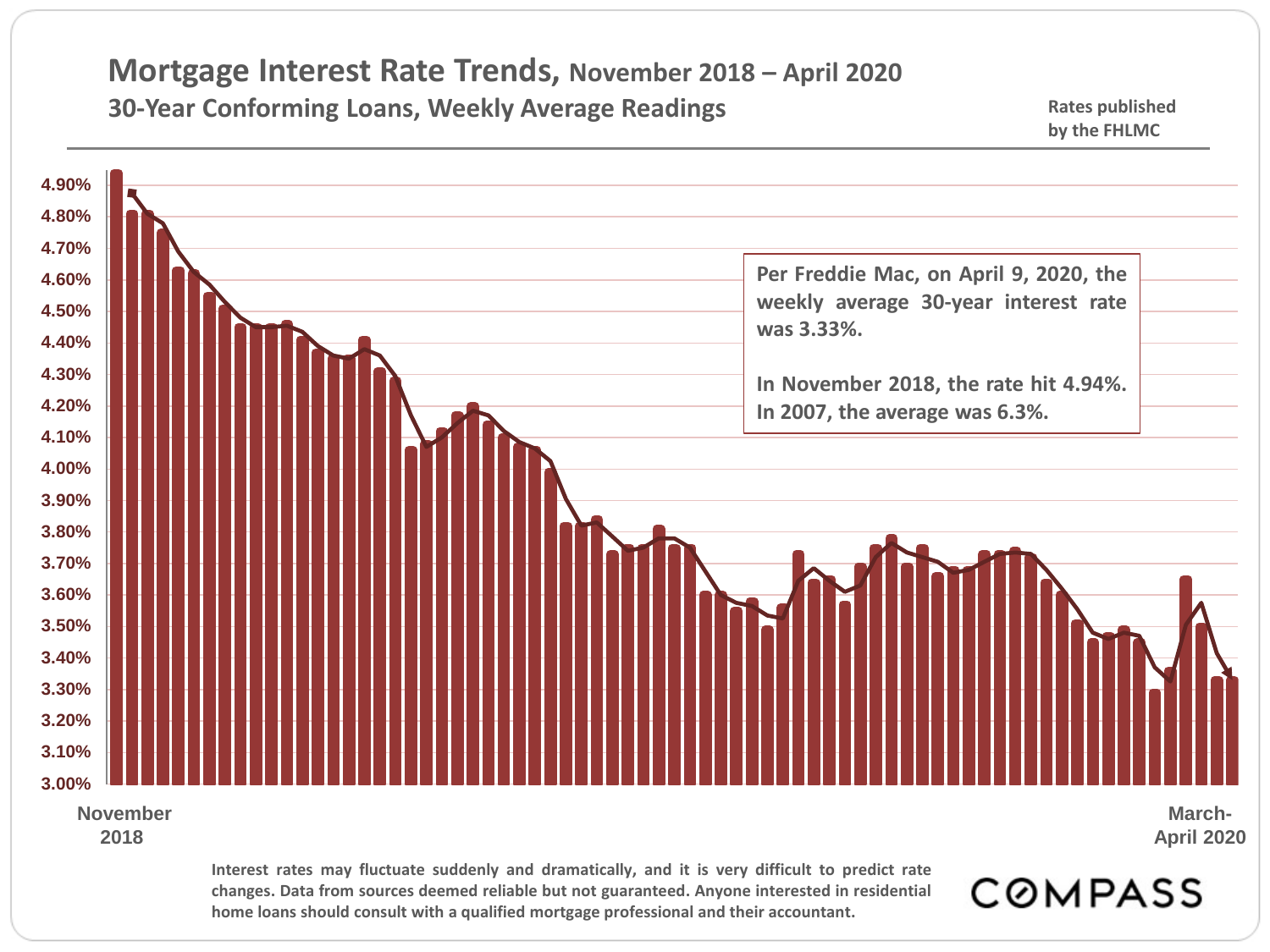## **Mortgage Interest Rate Trends, 2016 – 2020**

## **30-Year Conforming Loans, Weekly Average Readings The Rates published by the FHLMC,**

**January 7, 2016 – April 9, 2020**



**sources deemed reliable but not guaranteed. Anyone interested in residential home loans should consult with a qualified mortgage professional and their accountant.**